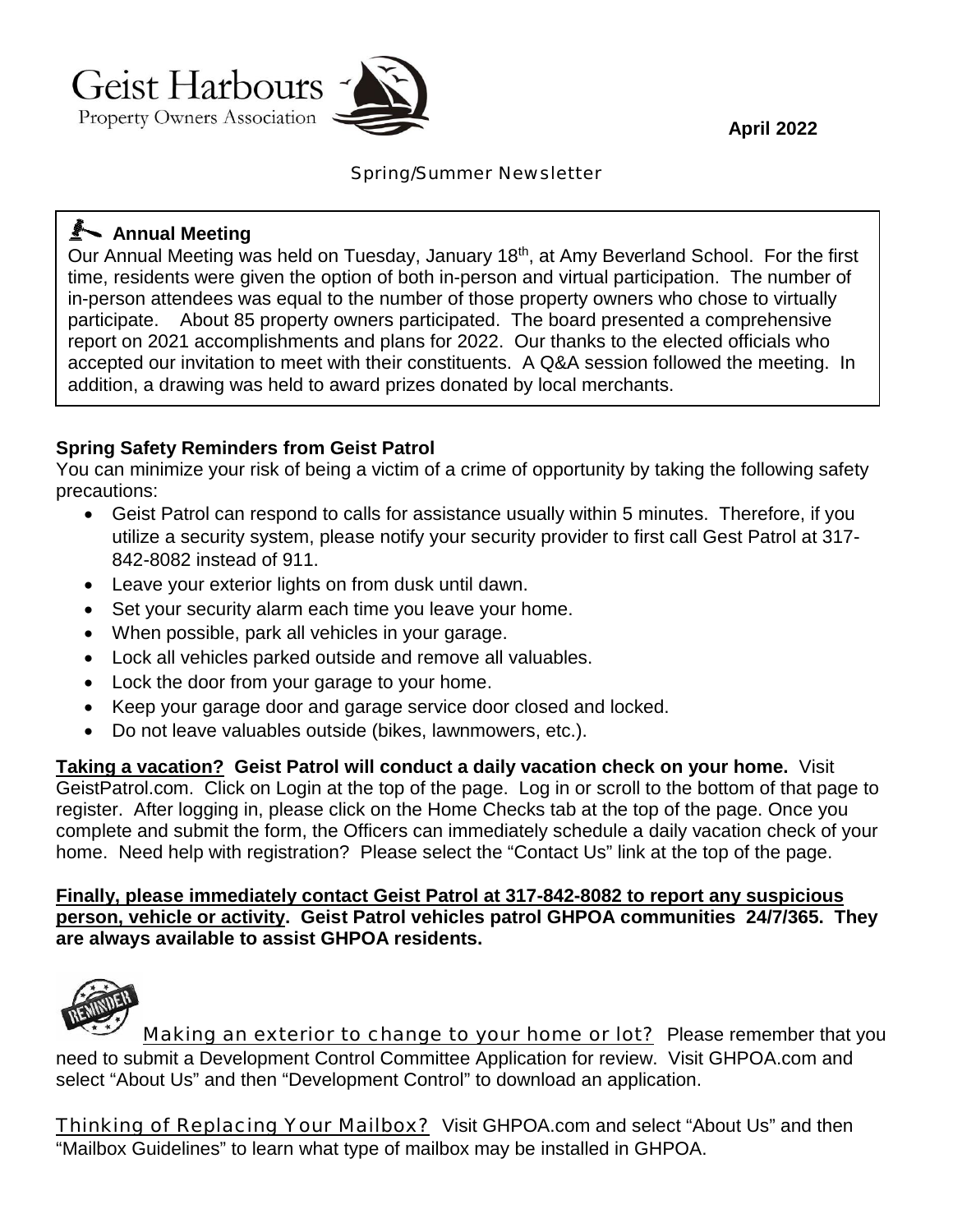

#### **GRADUATE** Display of Graduation Yard Signs!

A reminder that graduation yard signs are permitted from May  $1<sup>st</sup>$  through June  $30<sup>th</sup>$ . All other yard signs (including contractor signs) continue to be prohibited.



### Neighborhood Events!

**"Deck the Homes"** For the fifth year, GHPOA residents began the holiday season by entering this contest. Our judge, **Admirals Bay resident Brenda Fraser** who is the owner/designer of Dragonflies & Bows, drove by each entered home. Entries were judged on creativity, use of lights and holiday decorations. GHPOA thanks the following merchants for generously donating prizes: **Estes Design, Geist Nursery, Charleston's Restaurant and Wolfies Restaurant.**

- · **Grand Prize Emeritus (for their ongoing spectacular light & music display – The Schuller Family**
- · **Grand Prize Winner – The Halbach Family**
- · **1st Prize Winner – The Saxon Family**
- · **2nd Prize Winner – The Walton/Gartenman Family**
- · **3rd Prize Winner – The Anton Family**

**"Here Comes Santa"** Welcoming the holiday season, Santa drove through GHPOA communities on Saturday, November 27<sup>th</sup>. **Sponsored by Masthead resident Sandra Richard, S. K. Richard & Associates, Broker/Realtor**, the event drew hundreds of children and adults who lined the parade route.



## Community Accomplishments

- · Your Directors welcomed 163 new residents during 2021.
- · The Development Control Committee reviewed 260 exterior home/lot improvement applications during 2021.
- · The landscaping on the Carroll Road berm was refreshed.

## **Projects Underway**

The yearly painting and repair of GHPOA street signs will begin once the danger of frost has passed.



- · **Geist Half Marathon** Saturday, May 21st
- · **GHPOA Community Garage Sale** Friday and Saturday, June 3rd & 4th , 8 a.m. to 3 p.m.
- · **"Blast on the Bridge"** July 4th from 5 to 10 p.m.
- · **"Halloween Trunk or Treat & Parade" –** Geist Chapel, Monday, Oct. 31st, 5 to 6 p.m.
- · **"Deck the Homes"** November 25th through December 20th
- · **"Here Comes Santa"** Saturday, November 26th

Be a good neighbor and do not let your pets roam free! In addition to violating city law and our governing documents, free roaming pets may become lost, injured, frighten residents or damage neighborhood yards. Thanks for your cooperation!